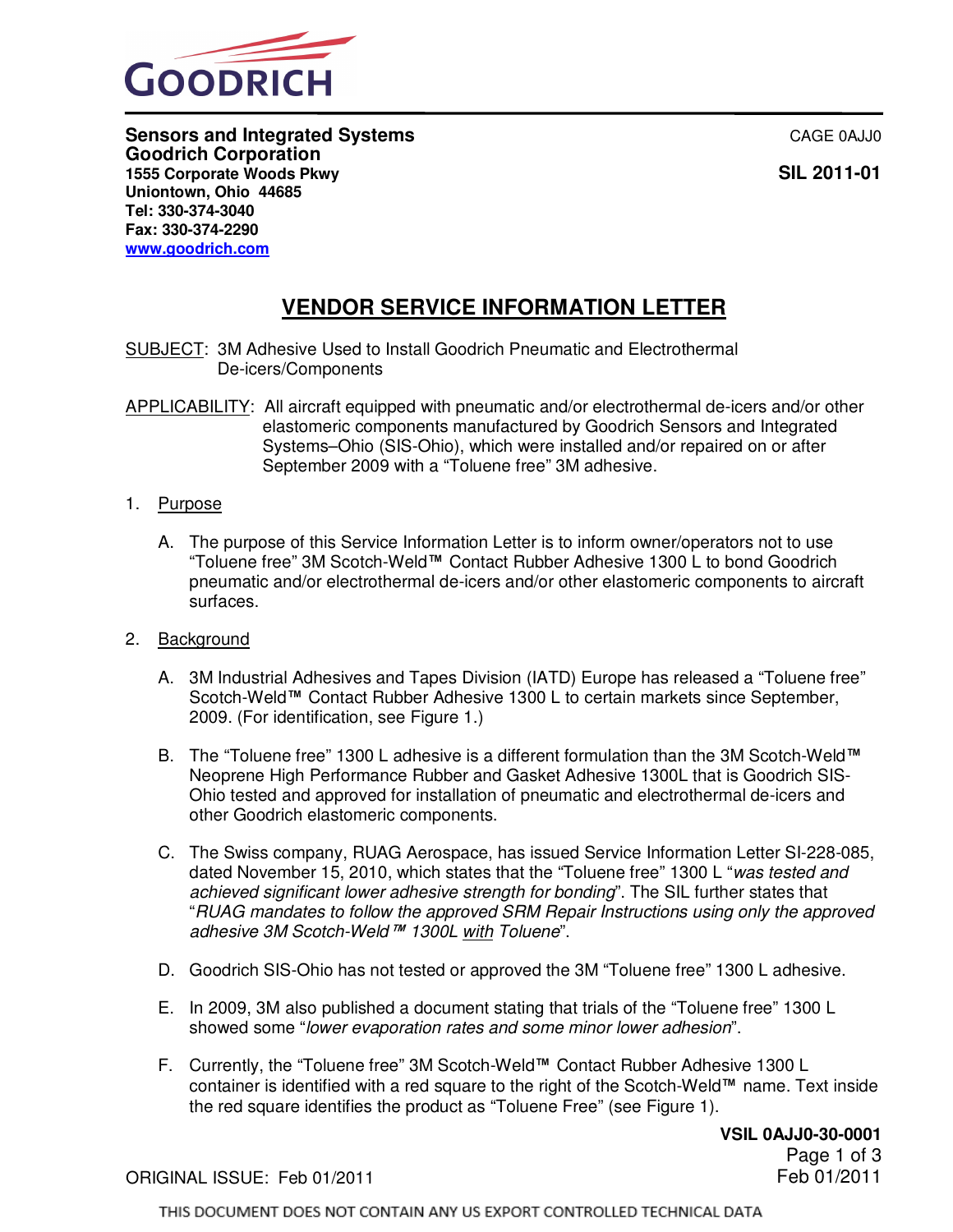





- 3. Description
	- A. Toluene free" 3M Scotch-Weld™ Contact Rubber Adhesive 1300 L has not been tested by Goodrich SIS-Ohio and is not recommended for use with Goodrich components. Use only the approved adhesives listed in paragraph 4B(1), below, or called out in Goodrich installation, maintenance, and repair documentation.
- 4. Action
	- A. 3M USA still produces Scotch-Weld™ Neoprene High Performance Rubber and Gasket Adhesive 1300L with Toluene.

**VSIL 0AJJ0-30-0001** Page 2 of 3 Feb 01/2011